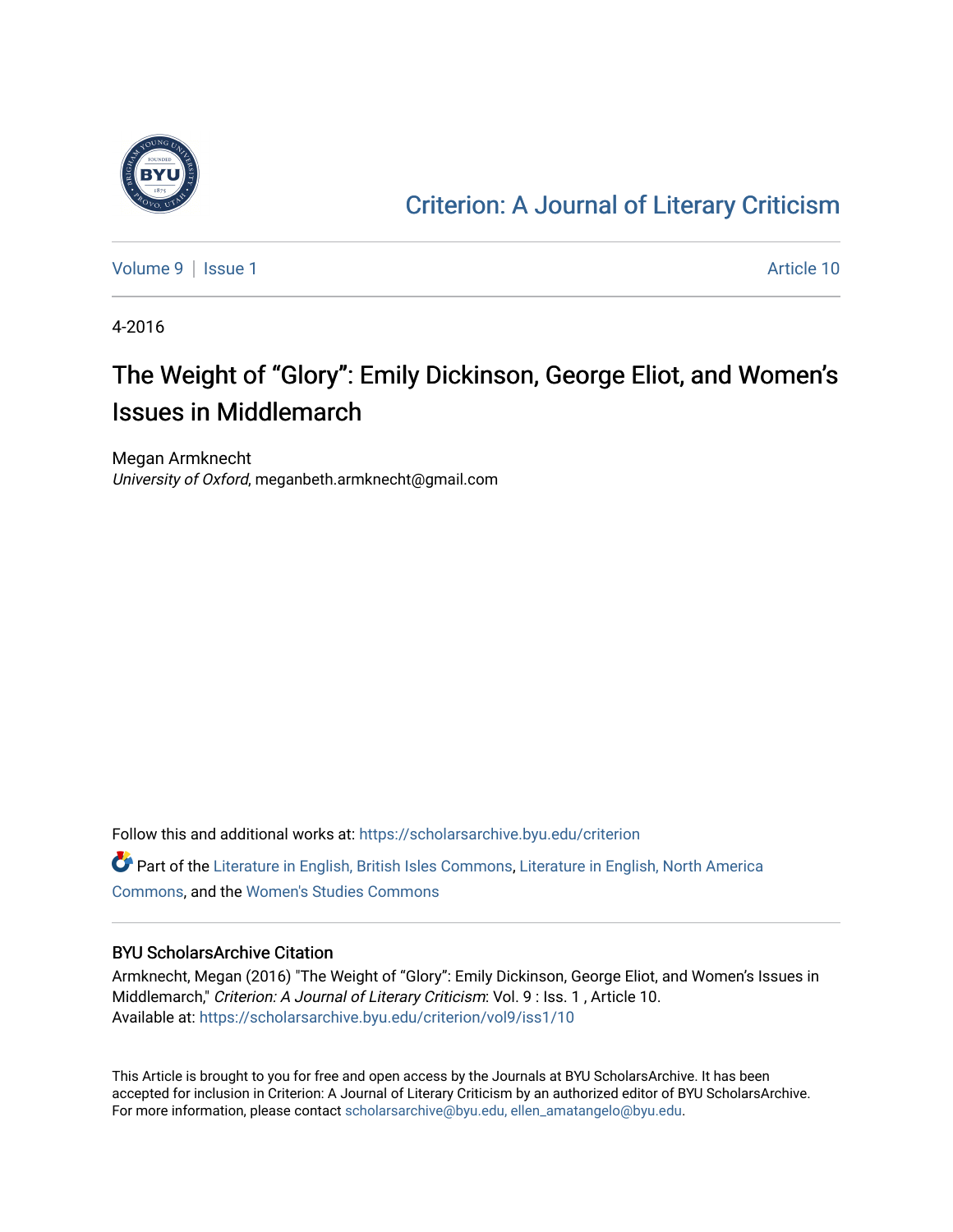# *The Weight of "Glory":*

Emily Dickinson, George Eliot, and Women's Issues in *Middlemarch* 

*Megan Armknecht*

"What do I think of *Middlemarch?* What do I think of glory—except that in a few instances this 'mortal has already put on immortality.' George Eliot is one." (L254). So wrote Emily Dickinson in response to a question posed by her Norcross cousins. Although we do not know exactly what her Norcross cousins asked her, Dickinson's response shows her strong admiration of both *Middlemarch* and its author, George Eliot (the pseudonym of the English writer Mary Ann Evans). Dickinson expressed her admiration in more ways than writing. Not only did Dickinson equate *Middlemarch* to "glory" and say that Eliot had put on "immortality," but Dickinson also had a portrait of Eliot in her room, considering Eliot a close friend, even though she had never met her (Heginbotham 22). When Dickinson heard of Eliot's death in December 1880, she wrote to her Norcross cousins that she was devastated by the loss of "*my* George Eliot" (L260). Whereas Dickinson was unequivocal in her praise of Eliot and *Middlemarch,* other Americans had mixed feelings about both Eliot and her masterpiece. Some critics generously praised the novel, saying it was "as nearly perfect as any novel can be," whereas others felt the story "far too long." (Spaulding, 352 and *Middlemarch* The Literary World 131). For example, in the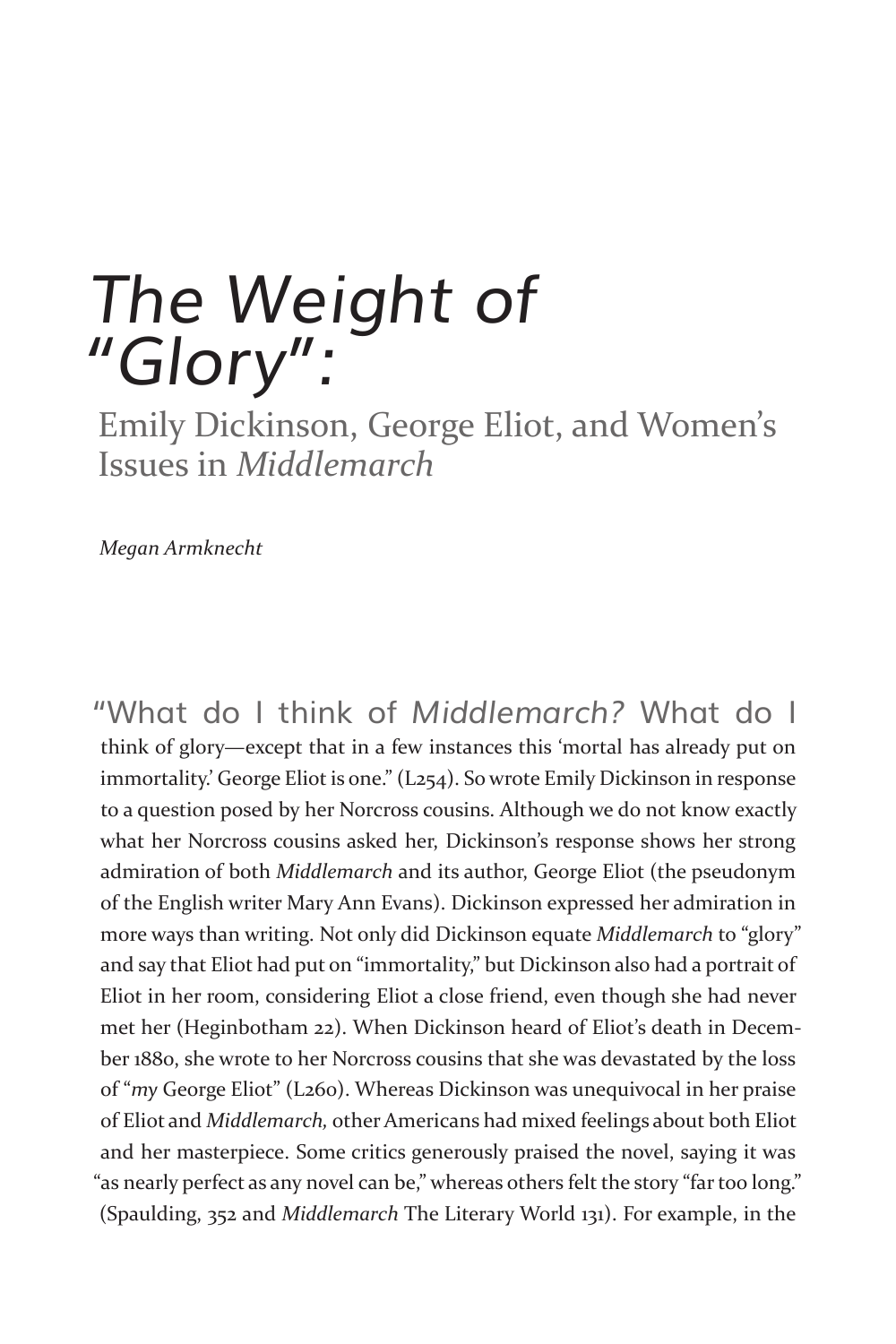#### Criterion

*Old and New,* H.G. Spaulding wrote that as "a work of art, 'Middlemarch' is as nearly perfect as any novel can be. The reader rushes on untired, lays the book down with a sigh, and always, as he does so, says, 'How perfectly well done it is!'" (352). Similarly, *Middlemarch* was described by other critics as "matchless", and Eliot as "more than simply a great writer ("'Deronda' and 'Middlemarch'" 698). She is a prime elemental literary power" ("Quality of George Eliot's Novels" 685). However, some reviewers felt the story was "far too long," and that even though the reader grew "richer for [the] toil" of reading *Middlemarch,* he or she also would become "undeniably weary" from such an endeavor ("Middlemarch" *The Literary World* 131). Other critics preferred Eliot's earlier novels such as *Adam Bede* and *The Mill on the Floss,* since they did not think that *Middlemarch* had "the charm of plot" as these other novels ("Middlemarch" *Scribner's Monthly*  648).

It is likely many reviewers responded negatively to *Middlemarch* because they knew George Eliot was a woman. Contemporary male literary critics downplayed George Eliot's importance in literary history and patronized her genius. They argued that "the remarkable thing about George Eliot's genius [was], that though there [was] nothing at all unfeminine in it," and that she had achieved the "highest point which, in a woman, [could reach] in our literature" ("George Eliot" 256). This condescending observation suggests that Eliot's writing was good—but only for a woman—thereby perpetuating the misogynistic viewpoint that women were not as capable as men in thinking, writing, and reasoning.

Dickinson, on the other hand, gloried in the fact that Eliot *was* a woman a thinking, interesting woman whom she could idolize. While other American critics felt obligated to find fault in *Middlemarch,* Dickinson had no qualms about equating the novel with sheer "glory" (L254). Although this might seem like a sentimental reaction, it poignantly shows the strong connection Dickinson had with British female writers—particularly George Eliot—and their need to express the essence of their souls and their acquired knowledge. While it is well-established that Emily Dickinson admired George Eliot and *Middlemarch,*  there has been debate as to why Dickinson compared *Middlemarch* to "glory." Although there is little remaining evidence from Dickinson as to why she deeply admired *Middlemarch,* there are connections between the women's issues of *Middlemarch* and many of Dickinson's poems. Resonances in both *Middlemarch* and Dickinson's poetry suggest that Dickinson's admiration for *Middlemarch* is deeply rooted in Eliot's ability, as a successful female writer, to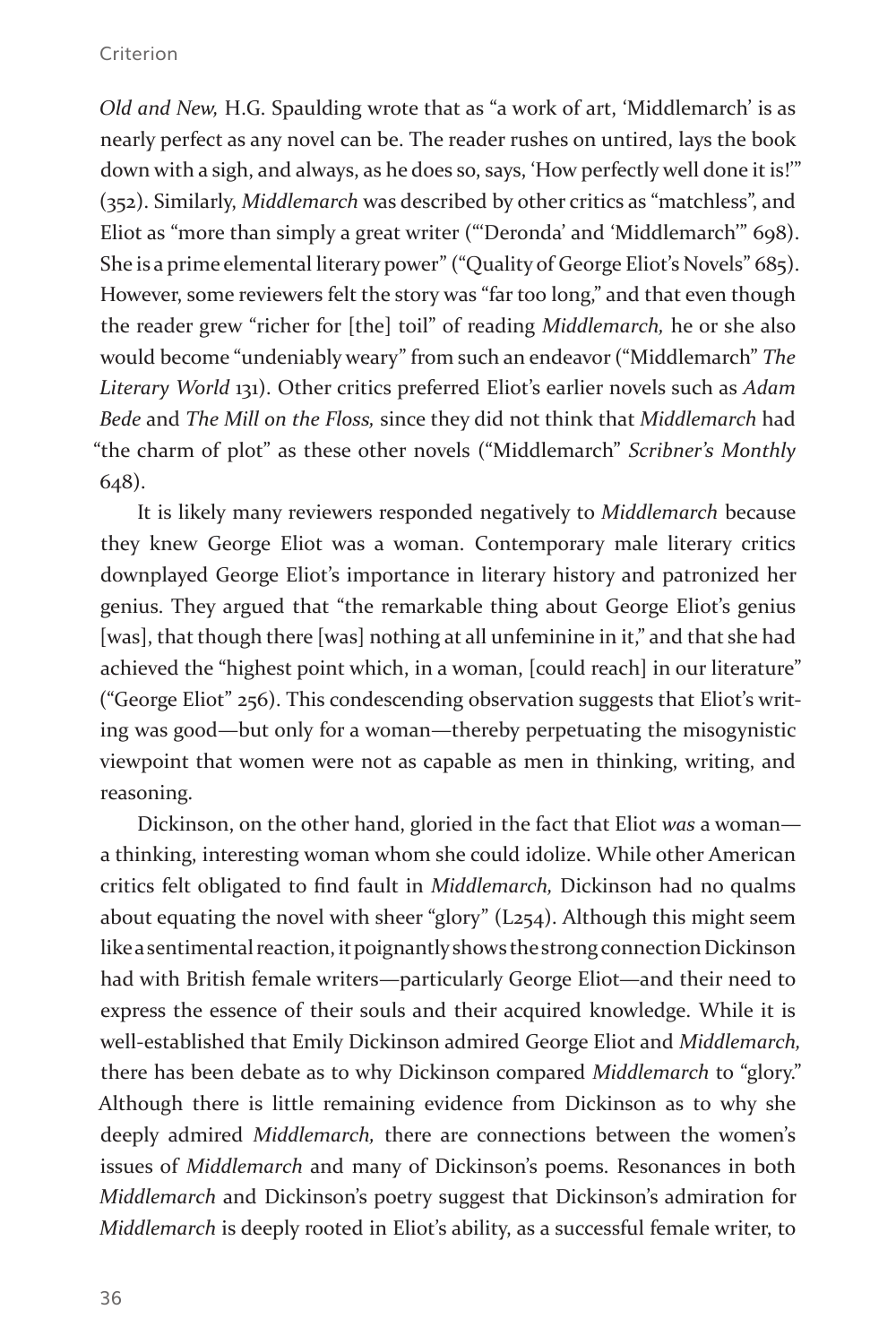address prominent women's issues of the time, especially surrounding the difficulties of finding love for intellectual, ambitious women in the nineteenth century. Analyzing the character of Dorothea in *Middlemarch* alongside Dickinson's own poems about thwarted love allow for a deeper understanding of why Dickinson may have related to Eliot's novel.

### *Connections Between Eliot and Dickinson*

Modern scholars have said much about the relationship between Dickinson and Eliot. For example, Karen Richardson Gee points out that Dickinson avidly read everything by and about George Eliot—including contemporary Eliot biographies—"to draw close to a writer whom she loved" (26). Dickinson most likely came to love Eliot's writing after reading *The Mill on the Floss* as "early as November of 1862, when her first epistolary reference to *The Mill on the Floss*  occurs" (26). Interestingly, Dickinson often refers to Eliot as Marian Evans or Mrs. Lewes in her letters, suggesting that Dickinson connected strongly with the woman writing these novels as well as the novels themselves. For example, in a November 1861 letter to Thomas Higginson, Dickinson writes: "Mrs. Hunt's Poems are stronger than any written by Women since Mrs. – Browning, with the exception of Mrs. Lewes—but truth like Ancestor's Brocades can stand alone –" (L368). To Dickinson, "Mrs. Lewes" was a genius on the same (or even on a higher plane) than Elizabeth Barrett Browning or Helen Hunt Jackson. Gee also suggests that by calling Eliot "Mrs. Lewes," Dickinson was simultaneously pitying and "personally blessing Evans's unsanctified union with George Henry Lewes. Unlike many members of Evans' society, including many of her friends and relatives, who rejected her for her unconventional life, Dickinson insinuates here that she understands and approves of Evans' marriage" (32). By doing so, Dickinson demonstrates loyalty and friendship for one of her favorite authors.

Not only have modern scholars noted Dickinson's affinity for Eliot, but also the similarities between Dickinson's and Eliot's writings. Eleanor Elson Heginbotham suggests that Dickinson's famous "*Middlemarch* letter" has a polyvocality about it which mirrors the voices of the town in *Middlemarch.*  Heginbotham analyzes the way that Dickinson wrote the letter and compares it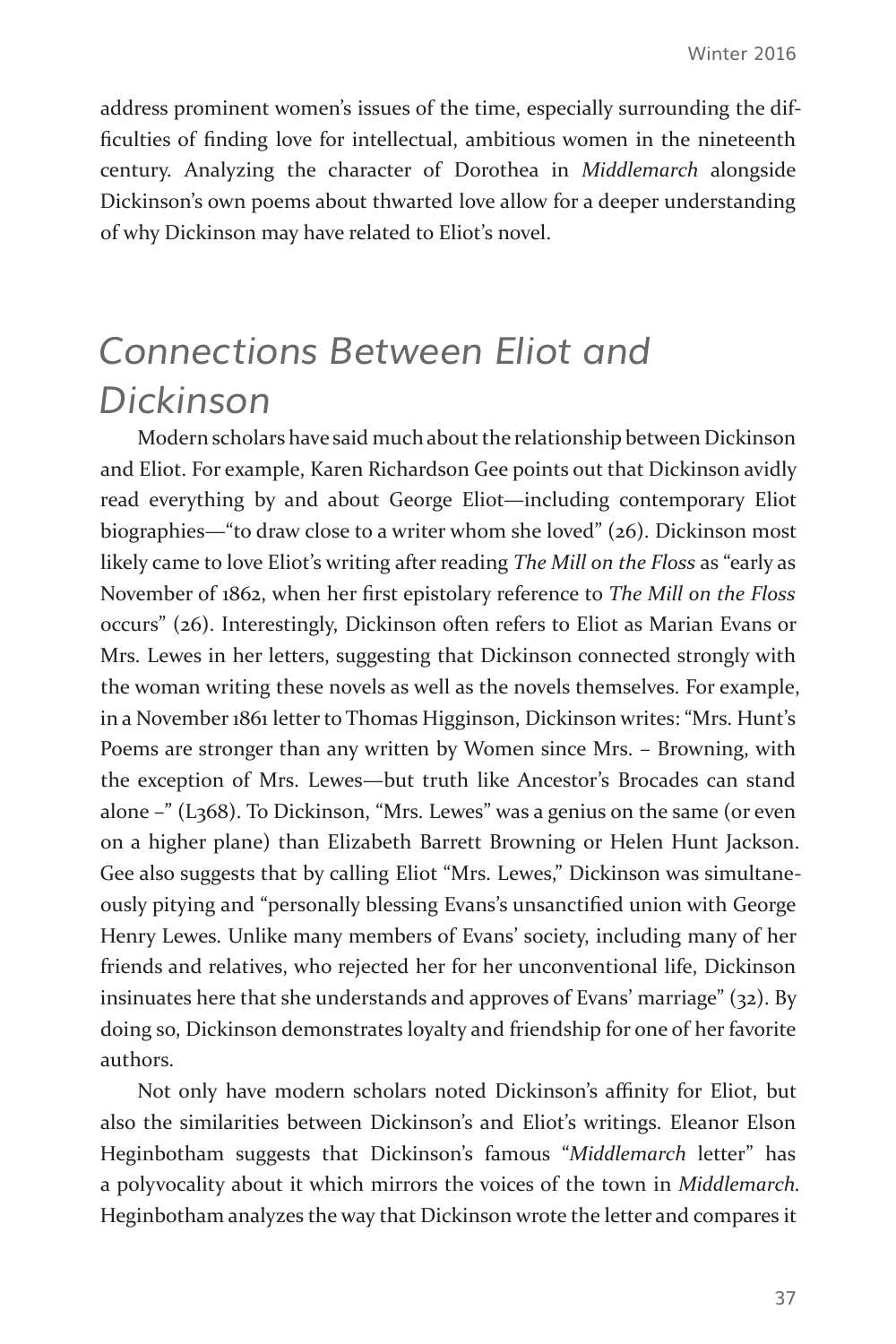to Eliot's "comic tone" which she uses on the sanctimonious citizens of her rural English village" (21). For example, in the *Middlemarch* letter, Dickinson gently mocks her pious neighbors of Amherst: "I know of no choicer ecstasy than to see Mrs. [Sweetser] roll out in crape every morning, I suppose to intimidate antichrist; at least it would have that effect on me" (L389). In the next paragraph, Dickinson abandons Amherst gossip and instead talks about the wonders of spring: "Spring is a happiness so beautiful, so unique, so unexpected, that I don't know what to do with my heart. I dare not take it, I dare not leave it—what do you advise?" (L389). Heginbotham argues that this "polyvocality" is "reflective of Eliot's own multiple voices: the social commentator, the psychological prober of human hopes and disappointments, the literary critic, and the seeker of whatever solace or encouragement may come from mortal or immortal power" (20). Similarly, Margaret Freeman notes the "artistic kinship" (37) between Dickinson and Eliot through their use of "play" within their prose, and how this "play" was important to both women, specifically Dickinson's "aesthetic and world view" (38).

Although the similarities between Eliot's and Dickinson's writing styles are important to understanding each woman's art, it does not give a completely satisfying answer as to why Dickinson admired Eliot so much. One of the more intriguing possibilities for Dickinson's admiration of Eliot and *Middlemarch* is that Dickinson would have resonated with an intellectual woman who wrote literature that highlighted women's experiences (Showalter xxxiiii). Paula Bennett contends that Dickinson "saw herself as part of a female literary tradition which she and [American female poets] shared. British in origin, this tradition had found its richest, most complicated expression in the work of Elizabeth Barrett Browning, the Brontë sisters, and George Eliot" (*Woman Poet*  1415, qtd. in Stonum 60). It was not simple to be a creative woman in nineteenth century England and America. Indeed, "nineteenth-century, middle-class femininity demanded self-abnegation, while the artistic life required egoism. Domesticism demanded woman's silence, while her artistic vocation required that she believe enough in her opinions to express them" (Gee 33-34). This psychological and social struggle of the woman writer has been well presented by Gilbert and Gubar, who argue that the woman who desired to be creative indeed, the woman who desired to rebel against the societal norm—was diagnosed as "diseased" (1536). Women writers of the nineteenth century struggled to find their voice and express their stories in "an attempt to make [themselves] whole" (1535). Both Eliot and Dickinson sought to express their experiences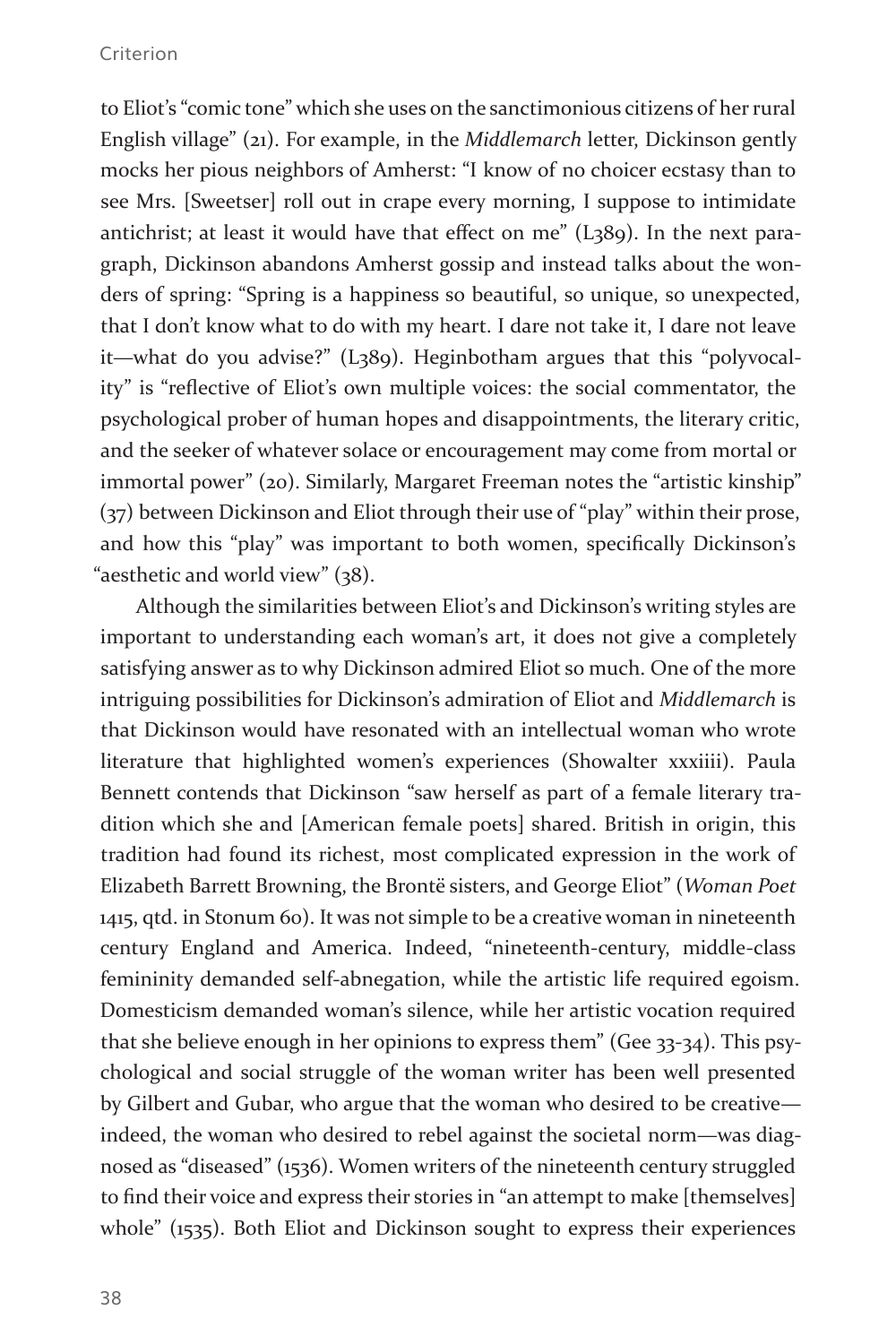through writing—not only to make themselves whole, but to legitimize women's experience in an extremely patriarchal society.

### *Women's Issues in Middlemarch and in Dickinson's Poetry*

One prominent woman's issue in both *Middlemarch* and in many of Dickinson's poems is the idea of impossibility of happy love for an intellectual woman in the nineteenth century. Both Dickinson and *Middlemarch's*  Dorothea are described as having intellectual ambitions. Dickinson was a precocious child and learned to "read, write, and do simple arithmetic in a common school, which she began attending by age five" (Habegger 96). After her common school education, Dickinson attended Amherst Academy in the 1840s, where she studied many subjects including Latin, geology, and botany, and had "freedom to be herself as well as competent instruction" (Habegger 140). Dickinson wrote about her self-awareness of her talents and intelligence in many of her poems. Her poem "It was given to me by the Gods –" describes her realization of her talent in poetry, and compares her talent to a "present" of "gold" (3, 14). By saying that this gift was "given to [her] by the Gods –" Dickinson recognizes that her creative talent is something special—sacred, even.

Unlike Dickinson, Dorothea never had a formal education. Even though Dorothea might not have had a formal education, she still views herself as a capable woman with desires to do good with her talents. Dorothea's mind is described as "theoretic and yearned by its nature after some lofty conception of the world" (6). Furthermore, she has a great "soul-hunger" to "make her life greatly effective" and attempts to do good in the world by being creative (51). For example, she wants to design and build better cottages for poor estate tenets (14). Although Dorothea's pride and naivety get in the way of her happiness, she never entirely gives up on her desire to do good and to be good. Indeed, one reason she wants marry Casaubon is because she believes that he will educate her. She thinks marrying him will be like "a neophyte about to enter on a higher grade of initiation," and believes that she would "have room for the energies which stirred uneasily under the dimness and pressure of her own ignorance" (45). Her decision to marry Casaubon results in disaster, but Dorothea's reasons for marrying him—although misguided—are sincere. Dickinson would likely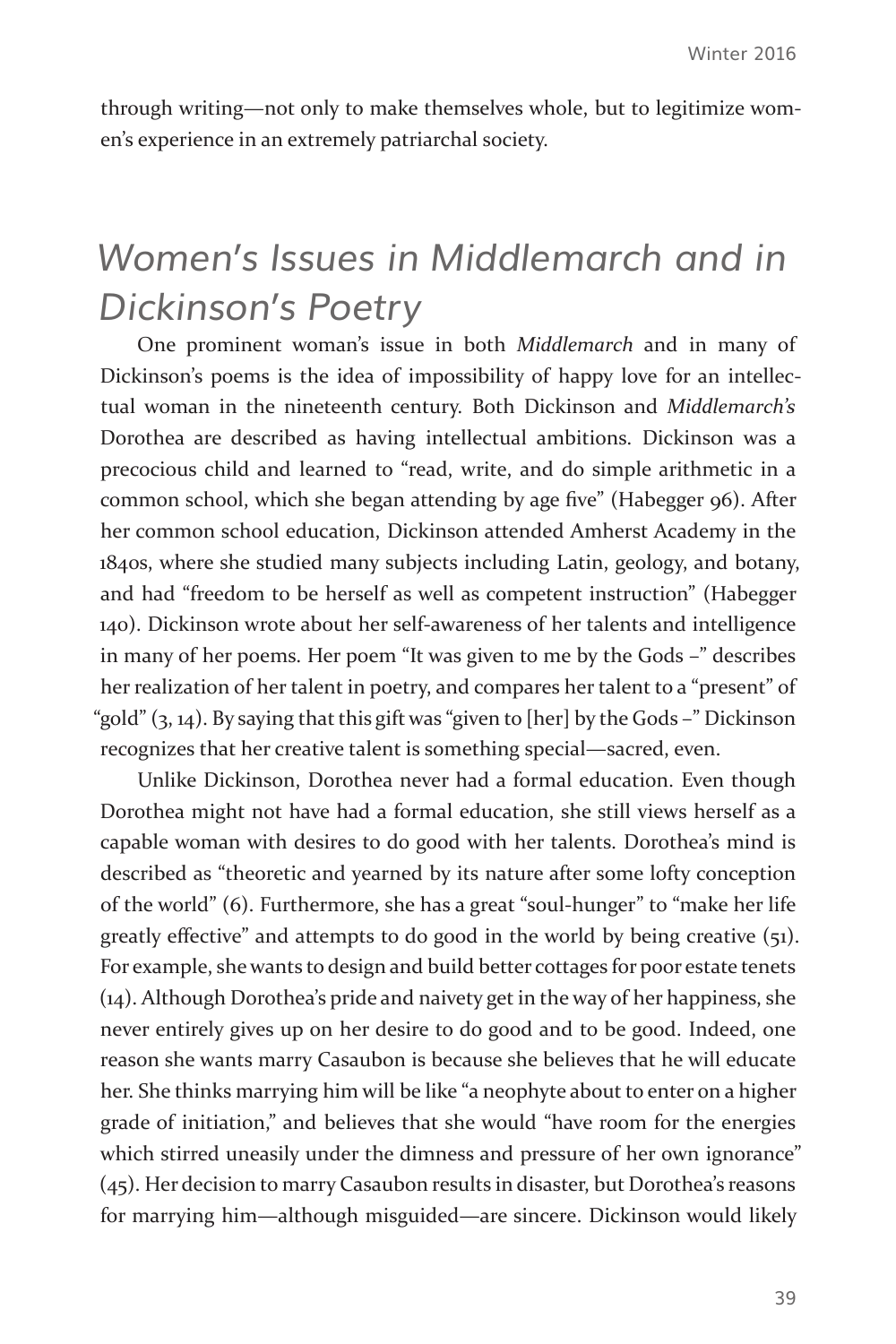have related to Dorothea's character because both were intellectual, creative women who were not fully appreciated by those closest to them.

One of the difficulties of being a misunderstood, creative, intelligent woman during the nineteenth century was finding an equal, loving marriage partner. This is especially evident in the case of Dorothea, who enters into a terrible marriage at the beginning of *Middlemarch,* and then has to live with the repercussions of that marriage throughout the rest of the novel. Dorothea marries Casaubon, thinking that she will be able to use her creative talents to help Casaubon write his *Key to All Mythologies* (525). However, Causabon does not "delight in what [Dorothea is]" and rather "demands much interest and labour from her" (385). Essentially, he makes her his research assistant without any pay, let alone thanks. He certainly is not the "Saint Augustine" Dorothea held him up to be, and her marriage begins and ends in disaster, leaving her emotionally and spiritually broken (205).

Although Dickinson never married, she did realize the limitations marriage placed on nineteenth-century women. Dickinson critiques the ignorant "Christian" housewives of her society in "What Soft – Cherubic Creatures - " (Fr675). In this poem, she satirizes the way society expects women to be: "soft," "Plush," "Gentlewomen" (1-3). However, this expectation does not prepare women for the "freckled Human Nature" everyone encounters in their lives (7). By mocking these "Gentlewomen," Dickinson also critiques the society that demands them to be uneducated and sheltered. Furthermore, Dickinson's poem "She rose to His Requirement" (Fr857) describes the way women are required to "drop" everything—their "playthings," talents, and "Awe" in order to take up the "honorable Work/Of Woman, and of Wife" (1,2, 5, 3-4). She laments that women have to give away the things that make them unique and interesting in order to meet their husbands' demands; they give up their own dreams in order to fit their husbands' dreams.

Another poem which talks about the potential terrors of matrimony is "I had not minded – Walls" (Fr 554). In this poem, the speaker hears the "silver Call" (3) of her future husband, but instead of being rescued from "Walls" (1), she finds the limitations of marriage: "A limit like the Vail/Unto the Lady's face" (13-14). To her, marriage is a prison that confines her soul. Furthermore, instead of finding her archetypal "knight in shining armor," the speaker finds "Dragons – in the Crease –" (16), suggesting that some marriages can go horribly, terribly wrong. This is certainly the case in *Middlemarch*; indeed, Causabon is actually described as a "dragon" who has "carried [Dorothea] off to his lair"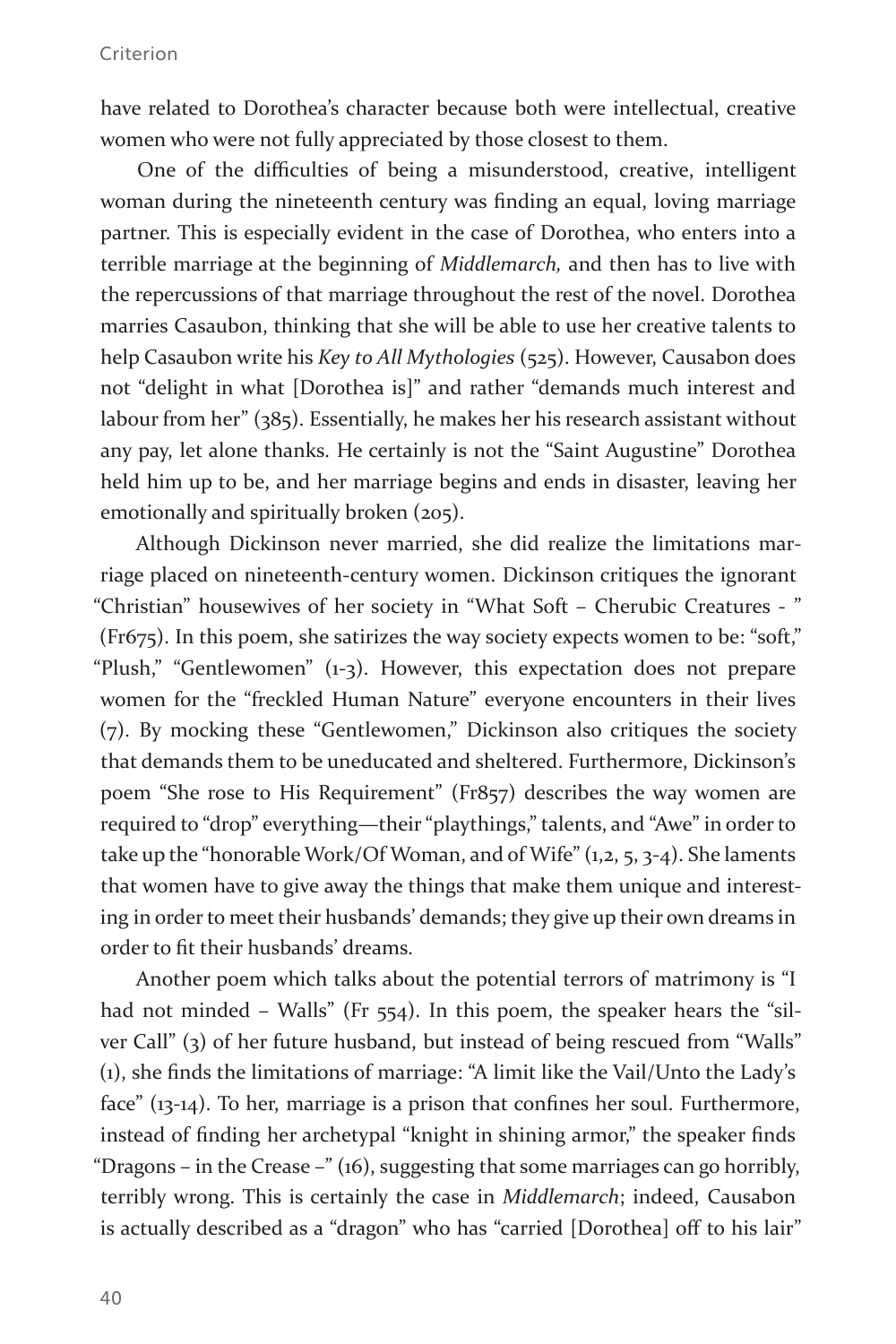(223). It is significant that Dickinson wrote "I had not minded – Walls –" in 1863, eleven years before *Middlemarch* had been written. Dickinson would have pitied Dorothea's state as a woman who had given up her identity and desires to conform to a man that was jealous of her talents and personality.

Indeed, happiness in marriage for an intellectual, creative woman seems almost impossible in both Emily Dickinson's poetry and in *Middlemarch.*  Although some of Dickinson's poetry talks about the wonders of the possibility of love, a number of them talk about the exact opposite—how the speaker will never experience love or has lost a great love. Many of Dickinson's poems about lost or impossible love were written from 1861-1863, which is also when her "productivity climaxed" (Habegger 405). Most Dickinson scholars agree that there was some sort of terror or pain that compelled Dickinson to write these "pain poems" (409). It is possible that this pain was brought on by the loss of someone she was very close to, however, the exact reason why Dickinson wrote these pain poems "remains an unsolved problem" in Dickinson scholarship (Habegger 410). However, since many of the poems from 1861-1863 are about hopeless love, it is quite possible that Dickinson lost someone whom she loved deeply, but realized that they could never be together.

One of the poems Dickinson wrote during this time which fully captures the despair of a woman thwarted in love is "I cannot live with You" (Fr706). In this poem, the speaker laments the fact that she cannot be with the person she loves, because "It would be Life –/And Life is over there –/Behind the shelf" (2-4), suggesting that even though she does love him, "Life" is something that is not allowed to her—it is beyond her reach; "Behind the shelf." She cannot even "die – with You –" (13), because she could not bear to die or live without him, and knows that "Where You were not/That self – were Hell to me –" (43-44). In short, she does not want to be separated from him, but it is impossible for them to be together. The tone of the final stanza is full of longing and despair at the hopeless situation:

> So we must meet apart – You there – I – here – With just the Door ajar That Oceans are – and Prayer – And that White Sustenance – Despair –  $(45-50)$

The last word of this stanza underscores the theme and meaning of the entire poem—despair. Even though the speaker has chosen her love, there is no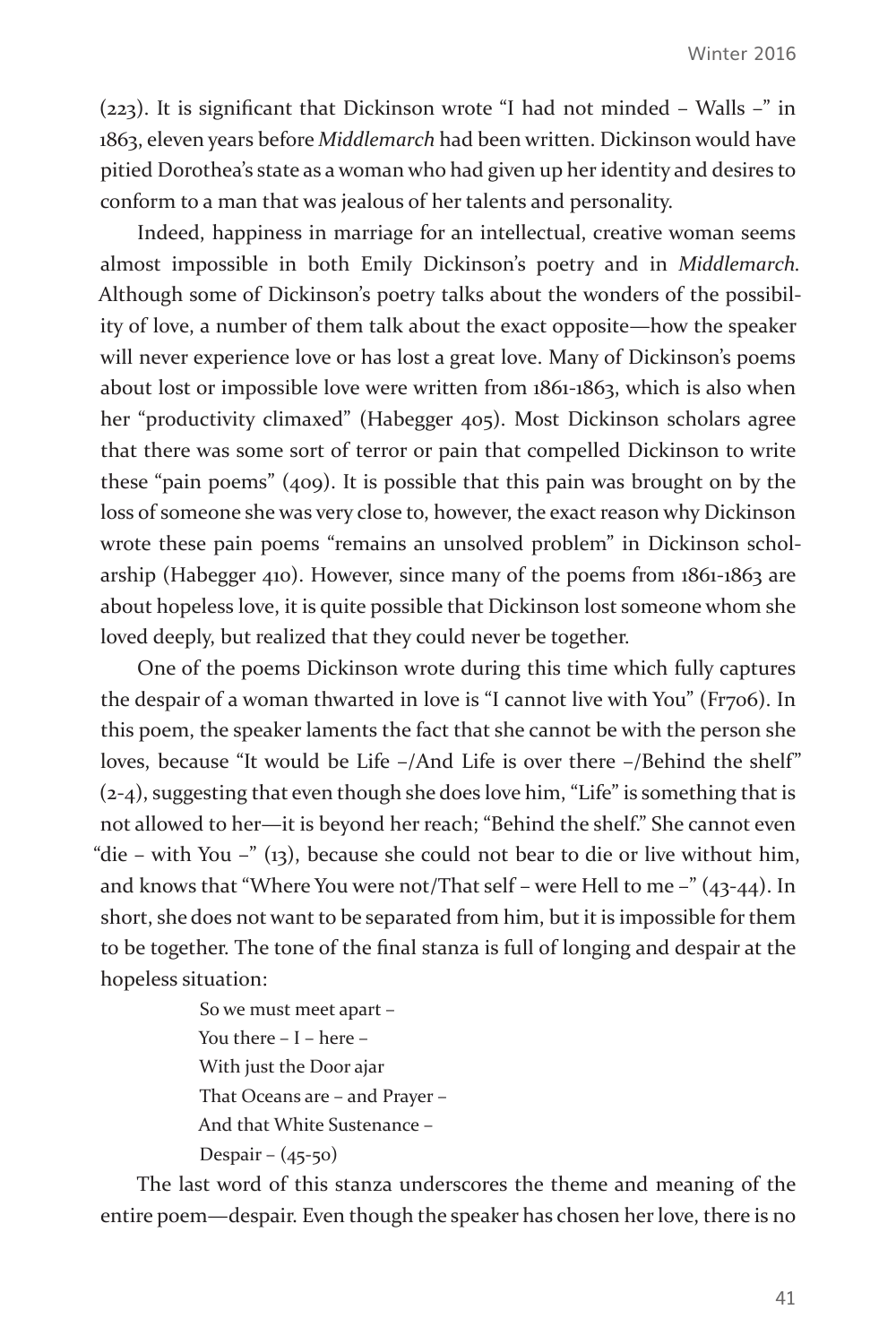#### Criterion

possible way for them to be together happily, and so she gives him up. The pain of this poem is echoed in Fr713, which states that her love "left me – Sire – two Legacies –/A Legacy of Love" and "Boundaries of Pain" (1-2, 5), suggesting that the vulnerability of falling in love is coupled with the certainty of pain. These two "legacies" of love are inseparable.

Similar legacies of love, pain, and despair at hopeless love are easily seen in Dorothea's story, especially in her interactions with Will Ladislaw. After Casaubon's death, Dorothea is left broken, hurt, confused, but also liberated: "Her world was in a state of convulsive change; the only thing she could say distinctly to herself was that she must wait and think anew" (522). However, even as she contemplates her new life, she cannot explain the "sudden strange yearning of heart towards Will Ladislaw" (522). As this "yearning of heart" deepens and as Dorothea continues to interact with Will, she realizes that she wishes to know that he loves her and that he knew she loved him because "then we could be quite happy in thinking of each other, though we are for ever parted" (587). Still, she also feels the full weight of the world

In spite of her independent energy, that with this idea of Will as in need of such help and at a disadvantage with the world, there came always the vision of that unfittingness of any closer relation between them which lay in the opinion of every one connected with her. . . . How could he dream of her defying the barrier that her husband had placed between them – how could she ever say to herself that she would defy it? [587-88]

Dorothea realizes that she loves Will, but she is also struck by the impossibility of them ever coming together, as she is inhibited by both her former husband's demands and societal norms. This "hopeless love" is illuminated in the parlor scene at Lowick, where Dorothea and Will realize the hopelessness of their situation. When Will mentions that they must "always be divided," a "vivid flash of lightning" lights "each of them up for the other, and the light seem(s) to be the terror of a hopeless love" (860). Both Dorothea and Will realize the hopelessness of their situation, yet they are still drawn to each other.

Instead of letting these star-crossed lovers pass out of each other's lives, Eliot allows them to come together, thus giving some kind of hope to the seemingly impossible situation of an intellectual woman falling and staying in love. Even though Will is decidedly below Dorothea's station and her intellect, Dorothea "never repented that she had given up position and fortune" to marry him (887). Indeed, "they were bound to each other by a love stronger than any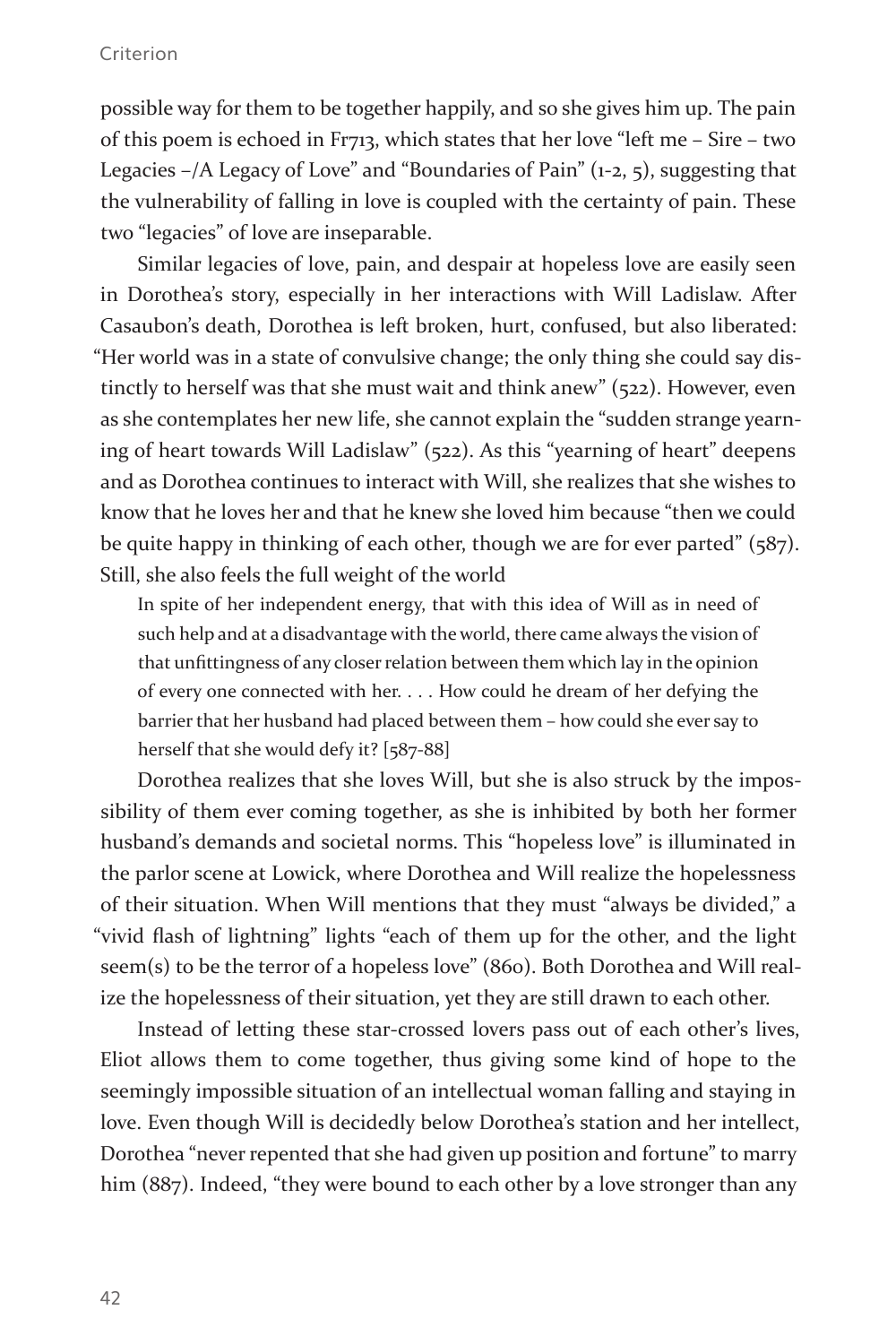impulses which could have marred it" (887). Dorothea chooses Will, and doing so makes both of them incredibly happy.

Some believe that Dorothea's choosing Ladislaw inhibits her agency and exacerbates the problem of the intellectual woman marrying someone who does not deserve her. However, as Jeanie Thomas argues, although this scene is

Objectionable to many feminists, this conventional movement of Dorothea's mind—towards the man who gratifies her emotional needs—actually clinches the argument for George Eliot as a feminist. . . . In the careful, detailed narration of Dorothea's movement towards that choice, George Eliot exposes and critically ponders all the inner and outer forces that conspire to confound a woman's public aspirations and to steer her towards a private conclusion which is at once a disappointment compromise and a sort of fulfillment [399-400]

In short, Dorothea does not blindly enter this marriage with Will as she did with Casaubon. Her choice to love Will is precisely that—her choice. She uses her agency to choose the man who loves her for her soul *and* her mind. By having Dorothea choose Ladislaw, Eliot allows some kind of happiness for Dorothea, even if it might not be entirely satisfactory to the modern reader.

It is hard to say exactly what Dickinson thought of the Dorothea-Ladislaw match, but since Dickinson compared *Middlemarch* to "glory," and since she had such a high opinion of Eliot, it is possible that one reason Dickinson enjoyed *Middlemarch* so much was because it gave hope to women in her circumstance—that there might be men who appreciated intellectual, creative women. Of course, *Middlemarch* is fiction. However in many respects, the match between Dorothea and Ladislaw matches Eliot's own relationship with Lewes—it might not have been sanctioned by society, but they were both very happy together and viewed each other as intellectual equals (Powell 293-294). Reading about an intellectual woman finding a happy match—both in the case of George Eliot and Dorothea in *Middlemarch—*might have given hope to Emily Dickinson. Certainly, reading about real women's issues by a well-respected woman writer would have appealed to Dickinson.

Eliot's impact on Dickinson implies how deeply Dickinson engaged with the intellectual world around her and shows her need for deep, loyal connection—not only in her personal life, but in the kinships she formed through literature. Contrary to popular myth, Dickinson did not isolate herself from the world around her, but rather was intellectually engaged in the transatlantic literary world. She created her own networks, with Eliot as an important node in this web of women authors. Dickinson not only "gloried" in the beauty of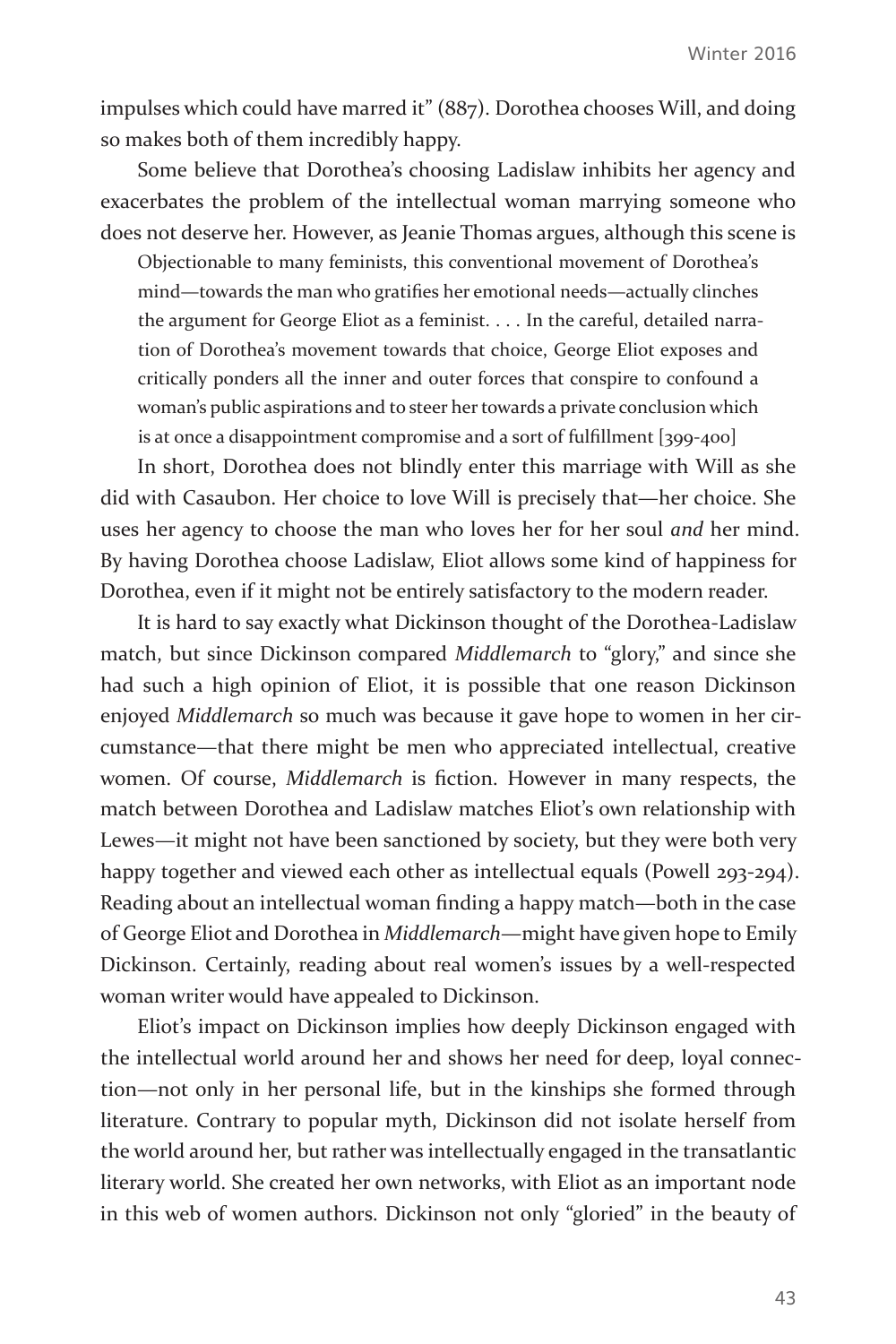#### **Criterion**

*Middlemarch's* prose, but also in the fact that there were women writers like her whom she could connect with. Neither Eliot nor Dickinson were trying to write like men; they wrote like women and addressed important women's issues particularly the difficulties of being an intelligent woman in the matters of love and marriage. Like Dickinson wishing that she could "stop one Heart from breaking" (Fr982), neither Eliot nor Dickinson "lived in vain," because they wrote their experiences as women writers, impacting future generations of women poets and authors.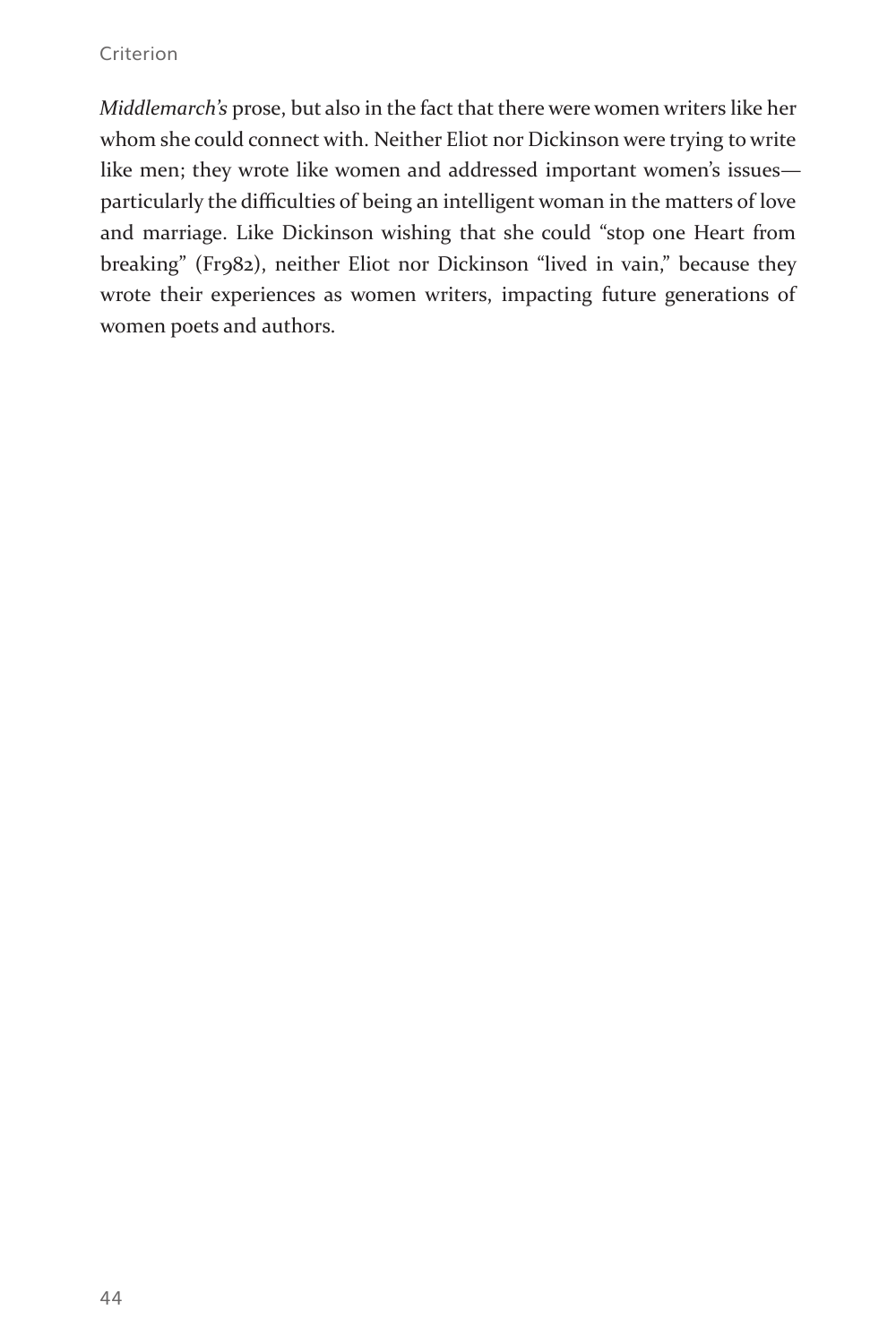## *Works Cited*

- Allison, Mark. "Utopian Socialism, Woman's Emancipation, and the Origins of Middlemarch." *ELH* 78.3 (Fall 2011): 715-39. Print.
- "Deronda" and "Middlemarch." *The Galaxy: A Magazine of Entertaining Reading* 22.5 (November 1876): 698. Print.
- Dickinson, Emily. *The Poems of Emily Dickinson: Reading Edition.* Edited by R.W. Franklin. Cambridge, MA: Harvard University Press, 1999. Print.
- Eliot, George. *Middlemarch.* New York: Signet Classics, 2011. Print.
- Freeman, Margaret H. "George Eliot and Emily Dickinson: Poets of Play and Possibility." *The Emily Dickinson Journal* 21.2 (2012): 37-58. Print.
- Gee, Karen Richardson. "'My George Eliot' and My Emily Dickinson." *The Emily Dickinson Journal* 3.1 (1994): 24-40. Print.
- "George Eliot." *Appletons' Journal: A Magazine of General Literature* 57 (March 1881): 256. Print.
- Gilbert, Sandra and Susan Gubar. "Infection in the Sentence: The Woman Writer and the Anxiety of Authorship." *Feminist Literary Criticism.* Boston: Bedford/St. Martin's, 2007. Print.
- Heginbotham, Eleanor Elsen. "'What do I think of glory-' Dickinson's Eliot and *Middlemarch*." *The Emily Dickinson Journal* 21.2. 20-36. Print.
- Hollahan, Eugene. "The Concept of 'Crisis' in Middlemarch." *Nineteenth-Century Fiction*  28.4 (March 1874): 450-57. Print.
- *Letters of Emily Dickinson.* Edited by Mabel Loomis Todd. New York: Harper & Brothers Publishers, 1931. Print.
- "Middlemarch." *The Literary World; a Monthly Review of Current Literature* 3.9 (February 1 1873): 131. Print.
- "Middlemarch." *Scribner's Monthly* 5.5 (March 1873): 648. Print.
- Porter, David. "Searching for Dickinson's Themes" in *The Emily Dickinson Handbook.*  Edited by Gudrun Grabher, Roland Hagenbüchle, and Cristanne Miller. Amherst, MA: University of Massachusetts Press, 1998. 183-96. Print.
- Powell, Mary E. "Eliot, George (Mary Anne Evans)." *All Things Dickinson: An Encyclopedia of Emily Dickinson's World.* Volume 1. Edited by Wendy Martin. Santa Barbara, CA: Greenwood, 2014. 292-95. Print.
- Showalter, Elaine. *A Literature of Their Own: British Women Novelists From Brontë to Lessing.* Princeton: Princeton University Press, 1977. Print.
- Spaulding, H.G. *Old and New* 7.3 (March 1873): 352. Print.